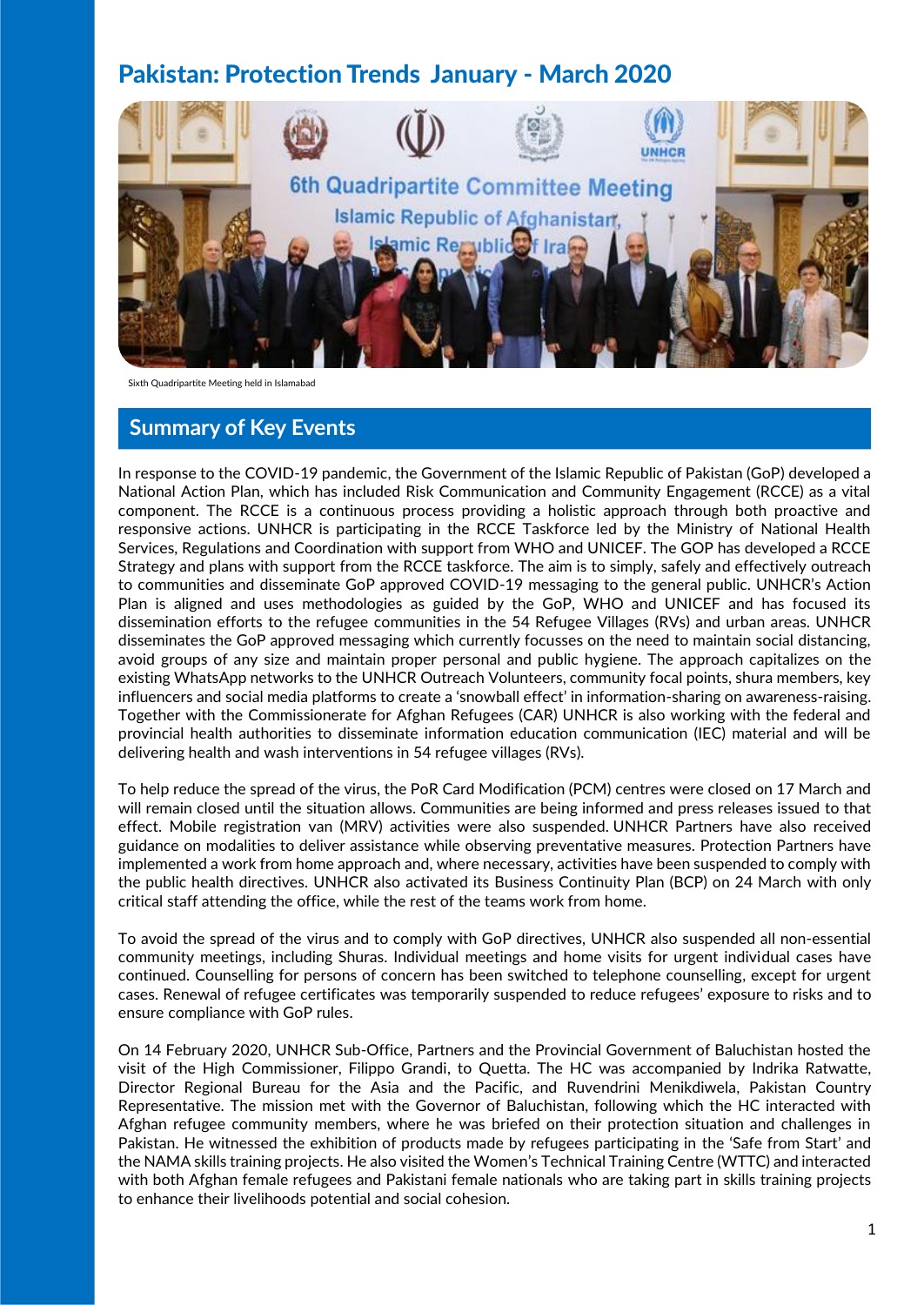The International Conference (Refugee Summit) on Forty Years of Hosting Afghan Refugees in Pakistan: A New Partnership for Solidarity took place on 17-18 February 2020 in Islamabad, Pakistan. The Conference was convened by the Government of Pakistan with UNHCR, to mark forty years of the Afghan refugee displacement, to demonstrate solidarity with Afghan refugees and the countries and communities that have so generously hosted them, and to renew commitment to finding solutions and to galvanize more equitable and predictable burden and responsibility sharing in the context of one of the most protracted refugee situations in the world. The Conference was attended by more than 500 participants, including the Prime Minister of Pakistan, the UN Secretary General, the UNHCR High Commissioner, the Second Vice President of Afghanistan, Ministers and other high-ranking representatives of Governments, international organizations, humanitarian and development agencies, international financial institutions, civil society, private sector, academia, media, as well as by refugees. While the conference provided a unique opportunity to reflect on the achievements, challenges and lessons learned over the past forty years, it also stressed the urgent need to move away from the *status quo*, toward a renewed partnership for solidarity, building on the outcomes of the Global Compact on Refugees and the first Global Refugee Forum. The participants applauded the unparalleled solidarity and hospitality of the governments and people of Pakistan and Iran, despite facing their own security and socio-economic challenges and commended their inclusive policies towards Afghan refugees.

On the margins of the Islamabad Refugee Summit, UNHCR organized a meeting with the representatives of the Governments of Afghanistan, Iran and Pakistan and discussed operationalization of the new SSAR Support Platform introduced during the Global Refugee Forum. In addition, UNHCR Pakistan facilitated the UN Secretary General's (SG) and the HC's interaction with the refugees who had a chance to narrate their stories and some of the key concerns, such as those related to education, access livelihoods and other services. Both the SG and the HC interacted with the refugee children and youth throughout the summit.

UNHCR Pakistan introduced her Highness, Sheikha Jawaher Al Qasimi, UNHCR's Eminent Advocate, to the Islamabad Women Welfare Development Centre (WWDC), an affiliate of the National Vocational Technical Training Centre (NAVTTC). Her Highness was on a six-day official visit to Pakistan, where she also attended the Refugee Summit. UNHCR briefed on its partnership with NAVTTC and the WWDC, explaining that another 33 skills and livelihoods building centres across the country have been providing similar services to some 3,500 refugees and Pakistani nationals. Her Highness had a chance to interact with refugee and Pakistani trainees at the WWDC and expressed appreciation for the opportunity to witness the resilience, potential and determination of young Afghan refugee women. Her Highness pledged support to the NAVTTC and WWDC in the form of establishment of an education fund. Earlier she attended a ceremony formalizing her support for a livelihood project in Pakistan during which an agreement was signed by the UNHCR Representative in Pakistan, Ms. Ruvendrini Menikdiwela, and the Director of the NAMA Women Advancement Establishment, her Excellency Ms. Reem Bint Karam. The livelihood project will benefit 100 Afghan and Pakistani women residing in Quetta, Baluchistan.

## **1. Advice and Legal Aid Centres (ALAC)**

From 1 January until 31 March, 126 PoR cardholders were detained by the security authorities, as compared to 444 during the same period in 2019. This figure represents a 72% decrease from the previous year and, in part, may be attributed to the lockdowns enforced by GoP in different parts of the country in the wake of the COVID-19. Eighty two percent of the refugees detained were released without being formally charged, 10% were charged and detained under the Foreigners Act for being on the territory illegally, while 8% of the refugees detained were charged under Preventive Laws.



All but two of the detained refugees were released with ALAC interventions. UNHCR continues to work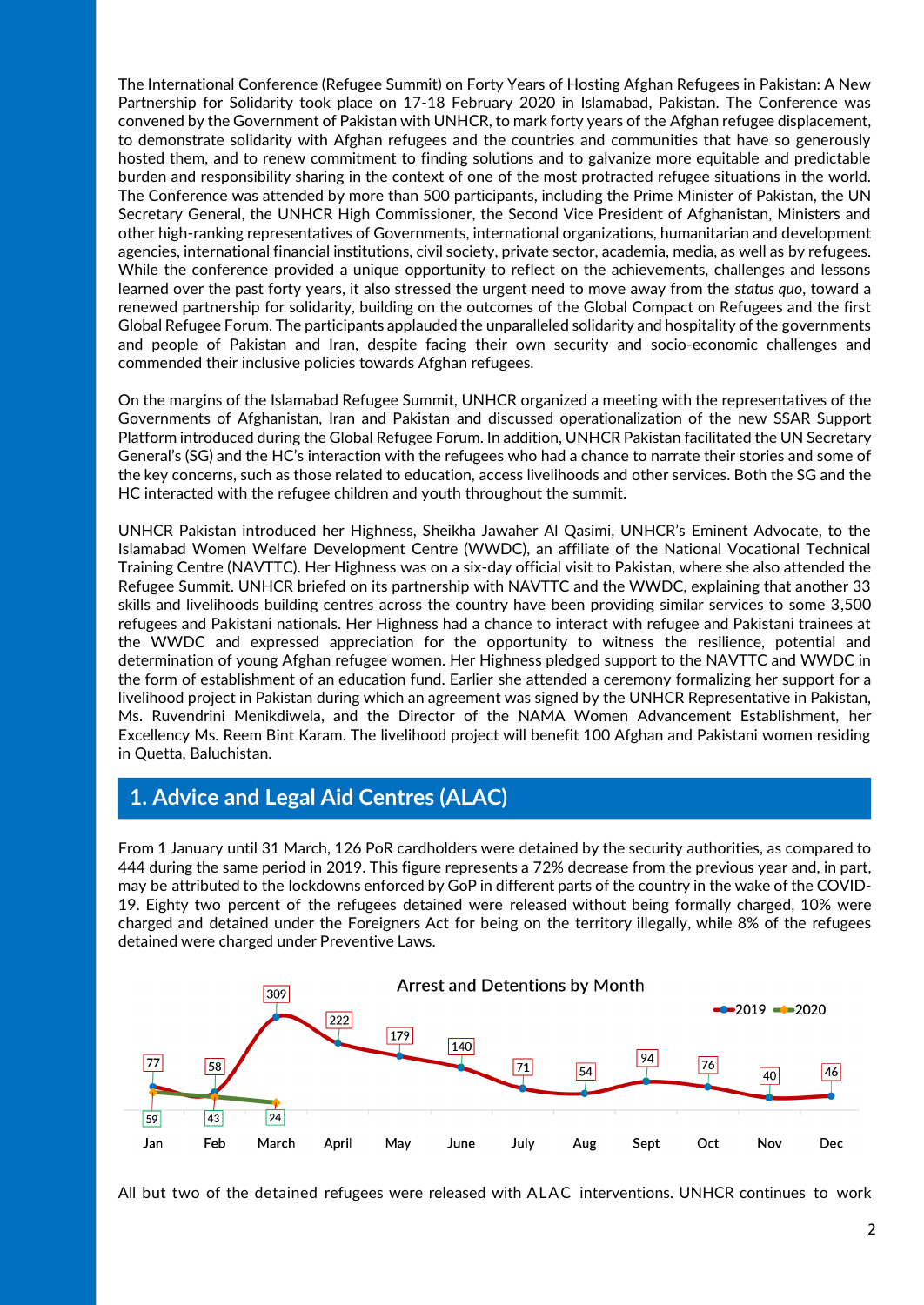proactively against any harassment of persons of concern, through continued visits and interventions of the ALAC teams to police checkpoints and stations in the refugee-hosting areas. The majority of arrest/detention incidences (54%) took place in KP, followed by Punjab and the Islamabad Capital Territory, Pakistan Administered Kashmir and Sindh (46%).



### **2. Evictions / Eviction Notices**

The Mansehra District Administration decided on enforcement of the eviction orders starting 20th February under the direct supervision of District Police Officer (DPO) Mansehra. The Commissionerate Afghan Refugees for Khyber Pakhtunkhwa (CAR-KP) was asked to inform the communities about the decision and ensure compliance so that the affected communities can be relocated with dignity to Khaki and the Panian RV. A total of about 1,274 families/7,644 individuals would be affected. There is also an ongoing court case against the eviction orders, which has delayed the commencement date of the exercise. The stay order issued by the court remains in place. Enforcement on the eviction order has been stalled due to the engagement of the district administration in countering the COVID-19 spread.

## **3. Voluntary Repatriation (VOLREP)**

UNHCR's facilitated voluntary repatriation operation resumed on 1 March 2020 after the winter break. However, on 2 March the Chaman boder was closed by the GoP to curb the spread of the COVID-19. The Torkham border was then closed on 16 March and all voluntary repatriation was suspended since that date. From 1 to 13 March, UNHCR facilitated the voluntary repatriation of 28 individuals (9 families) via the voluntary repatriation center Azakhel, KP. The main Afghan provinces of return were Laghman (28%), Nangarhar (22 %) and Parwan (17 %). Voluntary repatriation will remain suspended until the border crossings are re-opened.



# **VOLREP Monthly Trends Comparison 2019 & 2020**